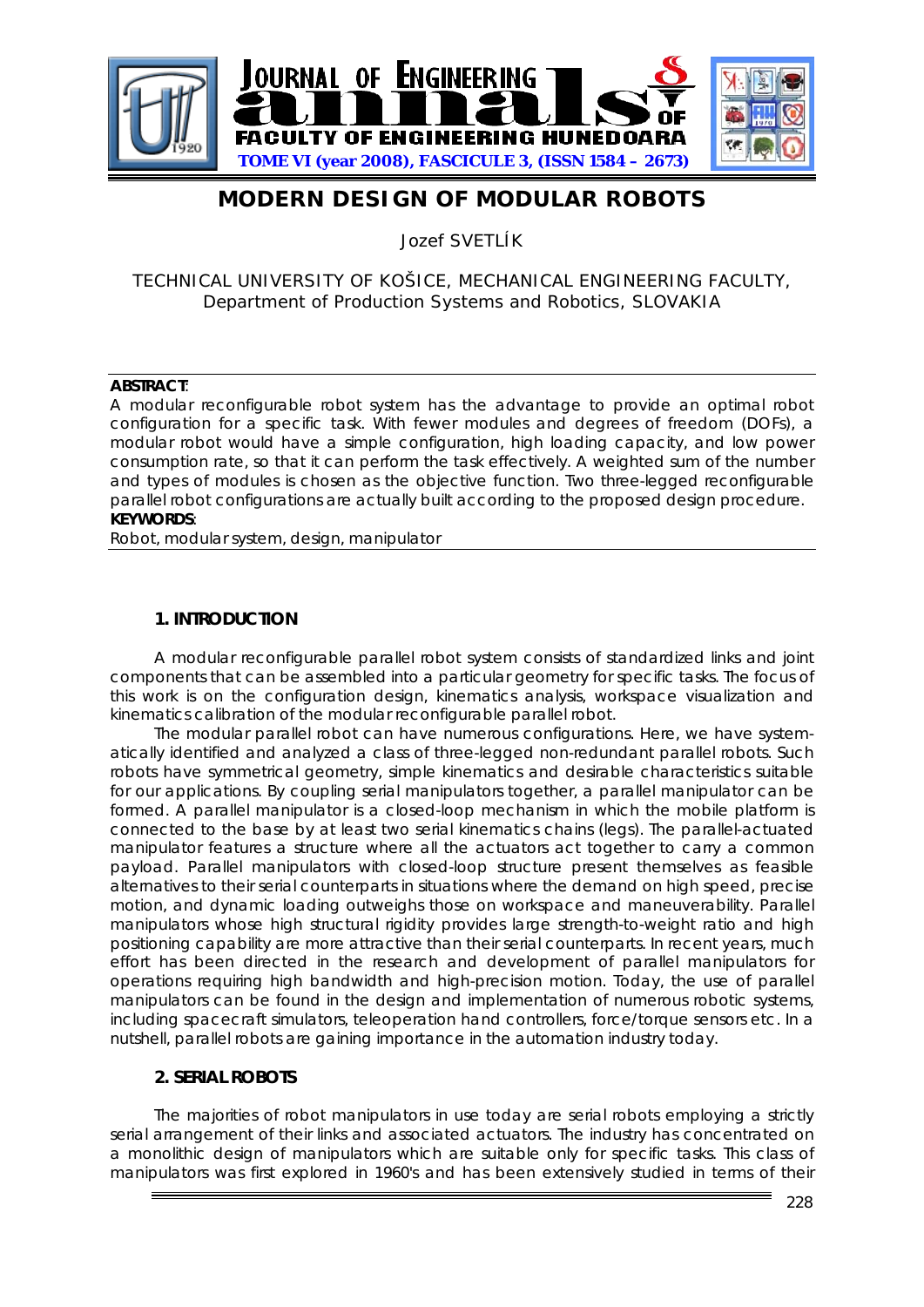



design, kinematic and dynamic modeling, and control. They are now widely used in industries. Well-known serial manipulators are the Stanford arm, Angular type arm and Scara type arm (see Fig. 1).



Angular – Kuka Scara - Adept FIGURE 1. SERIAL ROBOTS

When properly designed, the serial structure has the benefit of possessing a large workspace and high maneuverability in comparison to their physical size. However, due to the serial structure of the manipulator, not all of the actuation and transmission related masses can be mounted close to the base. Hence, serial manipulators tend to have small payload capacity in comparison to the manipulator weight, poor end-effector stiffness and poor dynamic performance in terms of acceleration capabilities. In addition, the serial structure leads to additive joint errors. The additive joint errors combined with the inherent low stiffness, causes the structure to have poor accuracy at the end-effector.

## **3. PARALLEL ROBOTS**

By coupling serial manipulators together, a parallel manipulator can be formed. A parallel manipulator is a closed-loop mechanism in which the mobile platform is connected to the base by at least two serial kinematic chains (legs). The parallel-actuated manipulator features a structure where all the actuators act together to carry a common payload. A modular reconfigurable parallel robot system consists of a collection of standardized individual actuators, passive joints, connectors, mobile platform and the end-effector components that can be assembled into particular parallel robot geometry in order to fulfill specific task requirements. A modular reconfigurable parallel robot can be rapidly constructed and its workspace can be varied by changing the leg positions, joint types, and link lengths for a variety of tasks. Modularity has many advantages. A modular parallel robot has components that are constructed with standardized units or dimensions. This allows flexibility, variety in use, rapid change-over and ease of maintenance. In order for the modular reconfigurable parallel robot system to be deployable and effective in performing its assigned tasks, certain issues must be addressed.

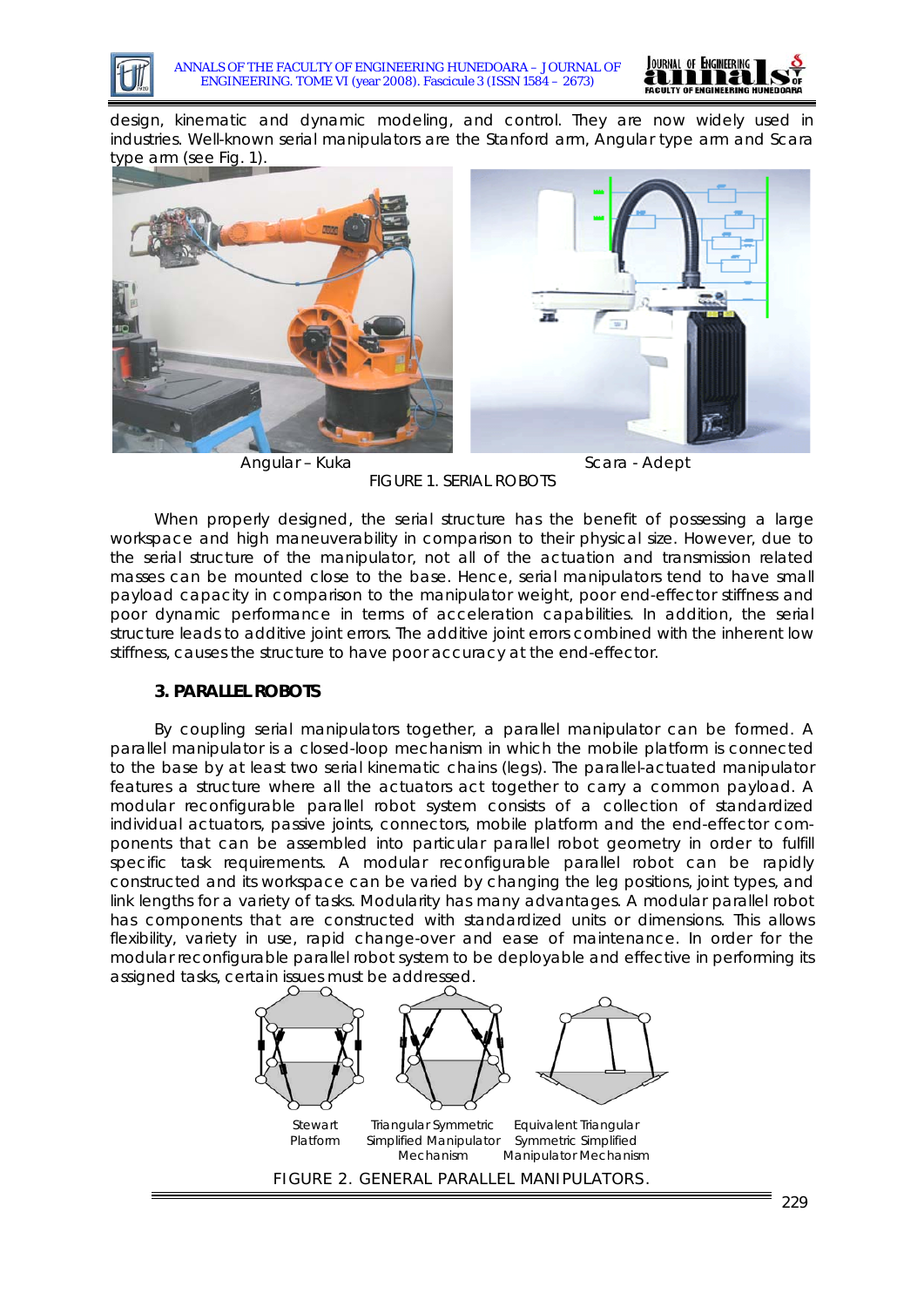

Most of the existing parallel manipulators share the simple structure of the Stewart Platform, which consists of three or six extendible legs, each with one actuating prismatic joint, connecting the upper mobile platform and the base using spherical and universal passive joints. A fully parallel manipulator is a closed-loop mechanism with an end-effector connected to the base by independent kinematic chains. Each chain has at most two links and is actuated by a prismatic or rotary actuator. However, a parallel robot, in its general form, puts no restriction on the structure, such as the number and the geometry of its legs, the number and types of active and passive joints in each leg. A very general parallel manipulator is shown in Fig. 2. Removal of such restrictions allows the design of a parallel manipulator to take advantage of both closed- and open-chain manipulators. Recently, there has been much attention to improve the Stewart Platform and design more sophisticated parallel manipulators with higher dexterity, better control and larger workspace.

## **4. DESIGN OF MODULAR PARALLEL ROBOT**

A modular parallel manipulator can thus be rapidly configured for a diversity of tasks. The modular reconfigurable parallel robot can be rapidly constructed and its workspace can be varied by changing the leg positions, joint types, and link lengths for a variety of tasks. Moreover, its components are constructed with standardized units or dimensions thus allowing flexibility, variety in use, rapid change-over and ease of maintenance. Two types of modules, namely, actuator modules and passive joint modules are required for configuring modular parallel robots. Figure 3 shows the prismatic and revolute actuator modules used for modular reconfigurable parallel robots.



FIGURE 3. ACTUATOR MODULES



FIGURE 4. MODULAR THREE-LEGGED PARALLEL ROBOT WITH 6 DOF

Each module is a self-contained drive unit with a built-in motor, controller, amplifier, and communication interface. It has a double-cube design with multiple connecting sockets that enable two actuators to be connected in different orientations. These features make them suitable for reconfigurable modular robot design.

For the modular reconfigurable parallel robot, there is almost no limit on the number of configurations that can be constructed. For such a class of three-legged parallel robots, each leg consists of two actuated joints (prismatic and/or rotary), one passive revolute joint and one passive spherical joint. The actuator joint modules in each leg are always placed near the base because of their weight. Based on this fact, we can generate all of the possible robot configurations in this class. Through mobility analysis, the degrees-of-freedom of the manipulator designed can be verified if it has the mobility required. The degrees-offreedom of the spatial mechanism or the manipulator can be calculated using the mobility equation for the spatial motion: